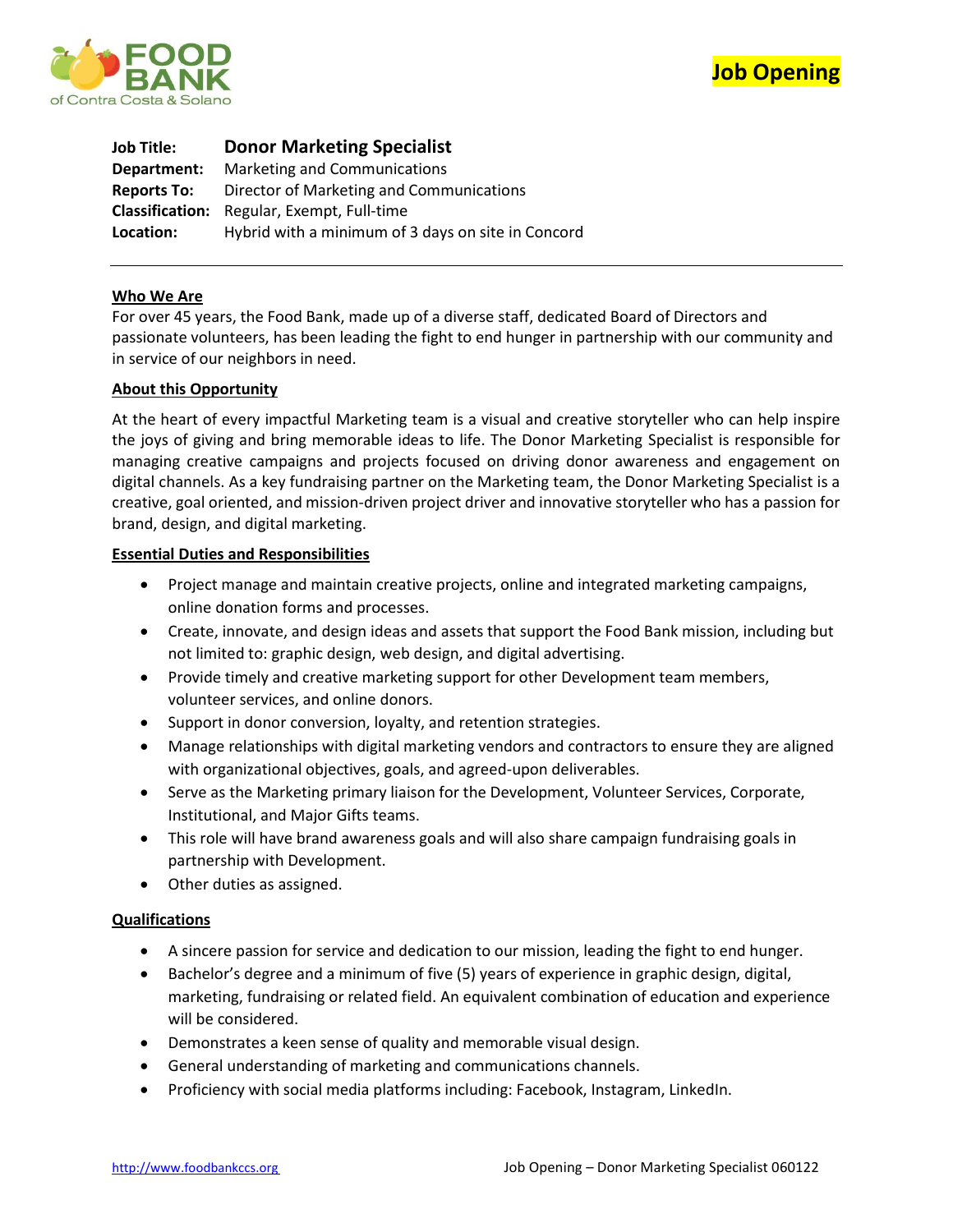

• Demonstrated proficiency with Microsoft Office Suite, Adobe Suite, and WordPress required.

**Job Opening**

- Previous experience with fundraising platforms, digital platforms, CRM platforms (Salesforce), and Google Analytics/Google Data Studio a plus, not required.
- Strong project management skills: ability to prioritize and manage multiple projects at once in a fast paced, deadline-driven collaborative environment with people of diverse backgrounds and circumstances.
- Highly-organized, proactive, and reliable.
- Ability to identify and resolve problems in a timely manner and develop alternative solutions.
- Valid California Driver's license and insurance and ability to be covered under the Food Bank's auto insurance policy.

# **COVID Requirements**

As a condition of employment, FBCCS requires all employees to be fully vaccinated against COVID-19, unless approved for a reasonable accommodation based on disability, medical condition, or religious belief that prevents you from being vaccinated. If you are vaccinated, you are required to have received at least one COVID-19 vaccine prior to your first day of employment and to provide proof of full vaccination status within 30 days.

# **Additional Information**

This position is Hybrid with a minimum of 3 days on site in our shared office space in Concord. In instances of a federal, state or locally declared emergency, Food Bank is typically considered an essential service and emergency responder; all of its employees may be called in to perform regular or emergent duties.

# **Compensation and Benefits**

This is a full-time, exempt position. To ensure internal pay equity, the non-negotiable starting pay for this position is \$75,000 annually.

We value our employees' time and efforts. Our commitment to your success is enhanced by our competitive and extensive benefits package including health, dental, and vision, life insurance, flexible spending account, 403(b) employer matching, and paid leave to eligible employees. Plus, we work to maintain the best possible environment for our employees, where people can learn and grow with the organization. We strive to provide an inclusive, collaborative, and creative environment where each person feels encouraged to contribute to our processes, decisions, planning and culture.

# **To Apply**

**Please send your resume and any supporting documents t[o hr@foodbankccs.org](mailto:hr@foodbankccs.org) with the subject line: "Donor Marketing Specialist". Email submission is preferred.**

**Or by mail to:** 

**Food Bank of Contra Costa and Solano Attn: Human Resources 4010 Nelson Avenue Concord, CA 94520**

**FBCCS is an Equal Opportunity Employer and complies with applicable state and local laws governing nondiscrimination in employment in every location in which the FBCCS has facilities.**